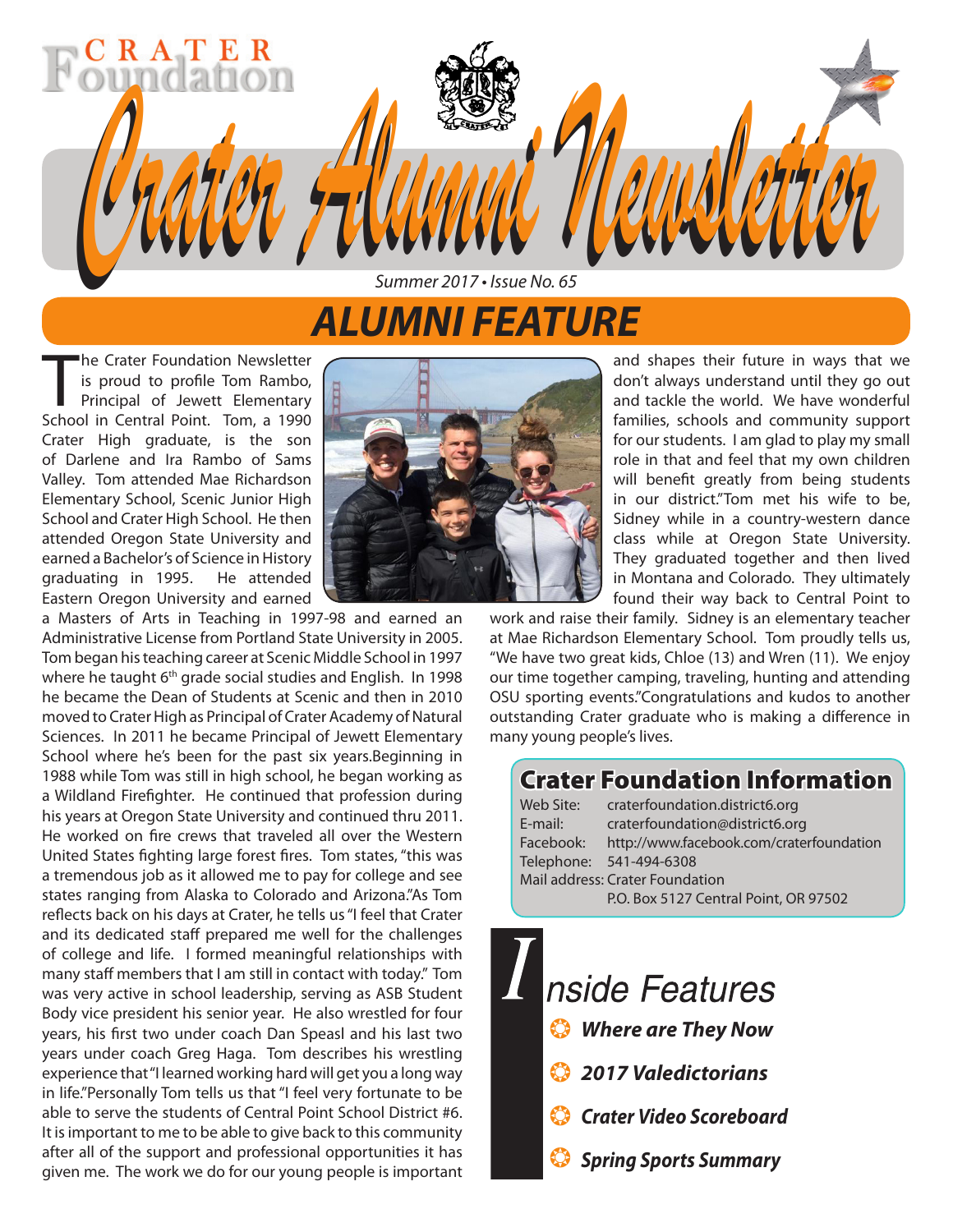# $V$ **HERE**

#### *1952 – 1959*

**MAGGIE DAVIS OSGOOD (52)** – lives in Lowell, Oregon with her husband, Ike. Maggie is very busy being Master of the Grange, being the Lowell Library librarian, working at the food pantry, overseer of the county park, attending the Lowell city park committee meetings, Secretary for Lane Library League and being a city councilor. They have three sons; Jim who lives in Pahrump, Nevada, Mitch who lives in San Jose, California and Charley, who lives in John Day, Oregon; two daughters, Lora who lives in Baghdad and Debbie, who lives in Springfield, Oregon.

**ELGIN ROBINSON (55)** – lives in Stockton, California with his wife of fifty four years, Mary. They have two grown sons, one who has been a school principal at a high school and a senior elementary school in Fresno, California. Elgin worked for a construction company for over thirty years and owned his own trucks for a period of time. He retired in 2002. **CAROL RUSSELL LOREE (56) –** currently lives in Parker, Colorado. She and her first husband have five grown children and six grand-children plus some step-grandchildren. They lived in Beaverton where she worked for the school district for twelve years, first as an elementary principal's secretary and then as a second grade teacher. She later divorced and six years later remarried. They lived in Richmond, Virginia for twelve years doing Jewish ministry together in Russia, Hungary and Israel. After returning to Oregon they settled in Joseph, Oregon until her husband passed away in 2015. She then moved to Parker where her middle son lived. He passed away six weeks after her husband. She currently is active in her Messianic Jewish congregation and enjoys time with family in Parker.

#### *1960 – 1969*

**JERI LEMMONS CALVIN (63)** – lives in the Rogue Valley with her husband, Larry. They have three grown children and three grandchildren. Jeri worked at 3M, Imation and Eastman Kodak for almost 28 years retiring in 2007. Larry retired from Boise Cascade in 2006. Enjoying their retirement, they have lots of home improvement projects, visit their daughter and her family in Florida and go to San Diego to visit their youngest son. **ANN BOWLING FAGAN (64)** – lives with her husband of 39 years, Yale and they divide their time between homes in Reisterstown, Maryland and The Villages, Florida, a huge retirement community in central Florida. They have one daughter together and she has three terrific step kids and seven grandchildren. In the Villages, Ann spends time with a photography club and genealogy special interest groups. Yale flies radio controlled airplanes several mornings a week. They belong to a Vintage Car Club and enjoy driving their aquamarine 1960 Thunderbird convertible to cruise-ins and on tours. **BEVERLY SUNDMAN MASUOKA (67)** – lives in Lacy, Washington with her husband of more than forty years, Arnold. They have four grown children and seven grandchildren. Beverly worked as a director/leasing consultant for two apartment communities in Olympia/Lacy Washington and Arnold was a training NCO with the Washington Army National Guard. They are both active in Capitol Vision Christian Church. They enjoy music, movies and spending time together. They also have a wide variety of interests from motorcycles, antiques, various collectibles, and Mariner baseball games. **ED ARRELL (69) –** lives in Portland with his wife, Brenda. Ed has six grown children and nine grandchildren all living in the Portland area. He works at LWO Corporation in Portland, a wood products manufacturing operation where his is an assistant foreman. He speaks fluent Spanish which is a help to his boss by interpreting. In his free time, Ed enjoys vegetable gardening, fishing and camping.

#### *1970 -1979*

**LISA KELLEY (72)** – lives in Central Point with her husband of nearly forty five years, Aaron. The have two grown daughters whom both graduated from Crater; Jessica lives in Arizona and does care giving and Angela lives in Medford and owns her own rental business. Lisa works at Rogue Regional Medical Center where she's been for twelve years. Her husband is semi-retired and works for Allied Security. They love to hunt in the fall as she said "what Oregonians love to do".

**LAURA RUTTER STRICKLING (74)** – lives in Baltimore, Maryland with her husband of forty years, Patrick. After graduating from Brigham Young University in Art she went back to school and earned a degree in Spanish. Laura taught high school Spanish for nine years after her family returned from Spain after living there for seven years while Pat was in the Navy. They have four grown children and eight grand-children. After the children left for school, Laura attended the University Of Maryland Baltimore County and completed an MA in Intercultural Communication and a PhD in Sociocultural Linguistics. Currently she is working on a book "What I have learned about Faith, Race and the Conversion of Black Mormon Women from Baltimore". In her free time she loves bike riding, cats, hiking, playing the piano and grandkids.

**TODD CASTER (75) –** live in McMinnville, Oregon with his wife. Todd is the bank manager for Key Bank in McMinnville. In May of 2016 Todd was named McMinnville Man of the Year.

#### *1980 – 1989*

**MIKE WELLS (87) –** lives in Portland, Oregon where he's been for the past twenty years. Mike worked for the Oregon Department of Forestry for twelve years before taking a position with the Oregon Lottery where he's been for the past fifteen years. He is a Retail Contractor for the Lottery. In his free time he loves to travel abroad and has traveled to 36 different countries. He loves white water rafting and is a huge Oregon Duck fan.

**TIM PRITCHETT (87) –** lives in Grants Pass, Oregon with his wife, Tammy. They have two daughters, one attending New Hope Christian High School and one attending Southern Oregon University. Tim attended Southern Oregon College from 1988-1991 majoring in marketing. Tim has been involved with developing several businesses including Quantum Innovations, specializing in ultraviolet and antireflecting coating technology including the new Fusion-M –In-line coating system. He has been the Marketing Director for New Hope Christian School since 2011. Tammy is the property manager and office assistant also at new Hope Christian School.

**TROY IRELAND (89)** – lives in Central Point with his wife, Krissie and their two children, Jake a senior at Crater and Allie a  $6<sup>th</sup>$  grader at Scenic Middle School. Troy works for Rogue Disposal where he's been for the past ten years and Krissie works for First American Title. They love to attend Jake's sporting events and in their free time they love to camp with their 5<sup>th</sup> wheel and enjoy walking their family dogs.

#### *1990 – 1999*

**DESIREE SILLS MOLLOY (92)** – lives in Central Point with her husband, Jeff (93). They have two children, Austin who is a student at Rogue Community College and Kailie who is a senior at Crater High. Desiree is a broker for D. A. Davidson and Jeff is a shop manager for Metal Masters. **JEFF HERNANDEZ (97)** – lives in Bend, Oregon with his wife, Tiffany and their three children, Gracie (8), Brooklyn (5) and Johnathon (2 1/2). Jeff is the President of Black Rock Coffee Company that has coffee stands in Portland, Medford, Beaverton, Las Vegas, Oceanside, CA. and Chandler, AZ. **MINDY ELLIS JONES (97)** – lives in Central Point with her husband, Luke and their two children, Paige 11 and Ryan 14. After working for a number of years for American Mercantile, Mindy became the owner of "Pretty in Paint" a store featuring refinished furniture. Luke owns a construction fencing business and also works at the store refinishing and refurbishing furniture. In her free time Mindy loves to play tennis and badminton with her kids.

**TONY OVERSTAKE (98) –** lives in Creswell, Oregon with his wife, Roslyn. Tony was a state champion wrestler for Crater High graduating in 1998. He attended the University of Oregon on a wrestling scholarship and earned a Bachelor of Science degree in General Studies in 2003. He became involved with the Fellowship of Christian Athletes in 2002 and followed that profession working with the Pacific Northwest Fellowship of Christian Athletes. Currently he is the Fellowship of Christian Athletes Campus Director for the University of Oregon, a position he has held since 2012. He is the only chaplain for the University of Oregon athletic department and hosts more than 80 chapel services for athletes from University of Oregon, Lane Community College and Northwest Christian University individuals and teams during the course of a year.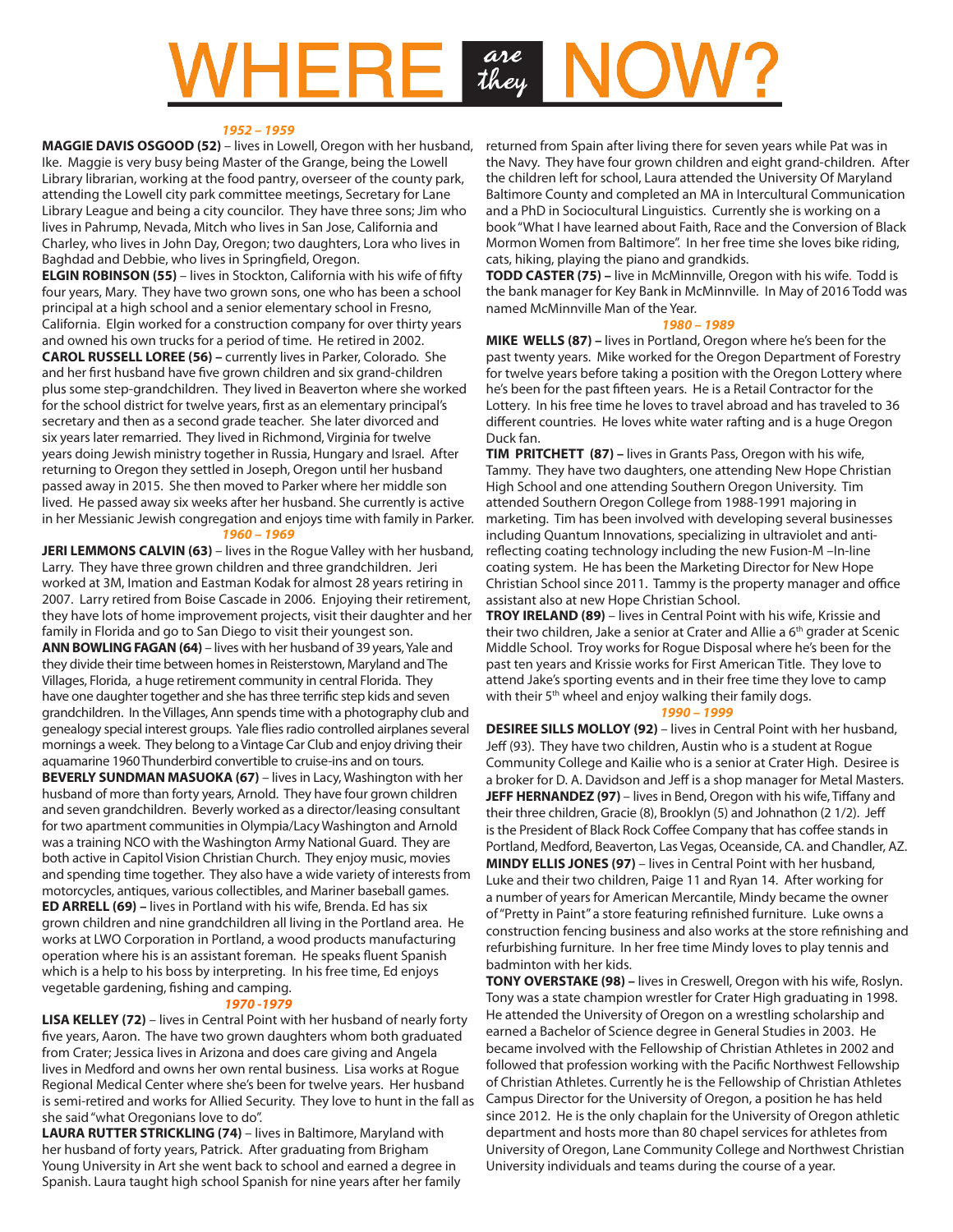#### *2000 - 2006*

**ANDY FARBER (02)** – lives in Medford with his wife, Lacey. They have three children, a daughter, Emrie age 4 and twin sons, Atticus and Maverick age 1. Andy is the business manager for the family business, Farber Surveying. **ANNA MADDOX HOBBS (02)** – lives in Central Point with her husband, Heath (00). They have three boys, Presten age 10, Ryder age 8 and Easton age 2. Anna is a hair stylist and Heath works for a local plumbing company in Medford.

**MICHAEL BEALL (05)** – lives in Washington D.C. with his brother, Brandon '07. After graduating from Oregon State University, Michael began work in Seattle as an analyst for J.P. Morgan's Private Bank. In 2014 he moved to Washington, D.C. to work as an Analyst for the Federal Reserve Board of Financial Governors where he continues to work as a supervisor and regulator of financial Institutions. He also is currently a graduate student at Johns Hopkins University studying economics. He is a member of the Capitol Hill Baptist Church.

**CHARLIE ALEXANDER (06)** – lives in Grand Junction, Colorado with his wife, Gabby. Charlie attended University of Oregon on a wrestling scholarship and then transferred to Western State Colorado University when Oregon dropped their wrestling program. He received a degree from Western State Colorado University with a major in politics and government. In 2009-10 he was an NCAA Division II All-American wrestler at Western State Colorado University. He currently works for Big "O" Tire Company and is an assistant wrestling coach at Colorado Mesa University in Grand Junction, Colorado.



Early in the 2015-16 school year a group of people met and discussed the replacement of the scoreboard located at Dutch Meyer Stadium used for football and track events. The result of that meeting was the formation of a community group to raise money for the purchase and installation of a new scoreboard with digital video capabilities. The major contributor was the Arthur R. Dubs Foundation with other contributors including Coca Cola, Quality Fence, The West Family Foundation, Riverdell Construction, Sherm's Thunderbird Market, Inc., Patriot Electric and JJ Kramer. The money was raised in a relatively short time and a 25' by 20' 5" scoreboard was purchased, delivered and installed by the first home football game on September 30, 2016. This scoreboard included a 9'11" x 17'2" video screen, the first in Oregon High Schools.

A high school class was developed with the help of the Daktronics Company to train a teacher and to teach students digital video technology. This class, Crater Entertainment and Sports Programming Network, is an all access class at Crater High School that allows students the opportunity to get hands-on experience training, prepping, filming and producing multiple live sporting events at Dutch Meyer Field. From filming with cable-wired industry standard video cameras to directing, producing and recording on Daktronics professional equipment, Crater High students have an opportunity unmatched in the state of Oregon. Activities from the past year included: football, soccer, track, Ashland Independent Film festival, Product Reviews, FFA events and graduation which included an individual picture of every graduate with a comment from each that was shown as the graduates entered the stadium. A close up video of each graduate receiving their diploma was also displayed on the video screen.

All of this and more has created interest throughout Oregon High Schools and the students and their teacher are being asked to make presentations in other parts of the country. Seniors in the video production class will have the opportunity to receive scholarships to study digital video production if they wish to pursue this vocation at the college level.



## Valedictorians

The Crater Foundation Newsletter is proud to introduce you to the 2017 Crater High School Valedictorians. We appreciate their accomplishments and look forward to seeing their dreams becoming reality. Left to right in the picture:

 The Crater Renaissance Academy of Health & Public Services is represented by Valedictorian Sidney Eldred who is the daughter of Dave and Jennifer Eldred. Sidney carries a 4.04 weighted GPA and will enroll at Willamette University this fall where she plans to major in Political Science, Spanish and Law.

 The School of Business, Innovation & Sciences is represented by Josh Idiart. Josh is the son of Damian and Sarah Idiart. He will enroll this fall at the University of California at Berkley and will take with him a 4.08 weighted GPA. He plans to major in Business Administration and Finance.

 The Crater Academy of Health & Public Service is represented by Valedictorian Mikaela Kerr. Mikaela is the daughter of Adam and Paula Kerr. She carries a weighted 4.15 GPA and will enroll at the Oregon State University Honors College where she will major in Public Health and Pre-Med.

### **Spring Sports Results**  5A-3 Midwestern League

*Now in the 5A-3 Midwestern League in all sports, the Comets compete against Ashland, Churchill, Eagle Point, Marist, North Eugene, Springfield and Thruston.* 

The Crater boys track team finished as District Champions and 2nd at the State Track and Field meet. Crater had three State Champions in junior Andy Monroe in the 3000 meter run, sophomore Jantz Tostenson in the 1500 meter run, and junior Cal Duke in the Intermediate hurdles. Duke also finished 3<sup>rd</sup> in the high hurdles while seniors Griff Hokanson was 5<sup>th</sup> in the 800 meter run and JT Gill was 4<sup>th</sup> in the discus.

The Crater girls track team finished 5th at the district meet and 17<sup>th</sup> at the state track meet.

The Crater girls' softball team finished 3rd in the Midwestern League and proceeded to the state playoffs where they defeated South Albany 10 - 0 in a play in game. They were defeated by Putnam in the first round of state playoff games. Crater's girls finished the season with a 13 -12 record.

The Comet baseball team finished the season as conference champions in the Midwestern League and proceeded to the state playoffs where they were ranked 2<sup>nd</sup> in the state. They defeated Hillsboro 21– 1 in the first round of state playoff games and defeated Putnam 4 – 1 in the state quarter finals. The Comets then defeated Crescent Valley 9 – 5 in the state semi-final game and as this Newsletter goes to press they will be playing Churchill for the 5A State Baseball Championship. Their record is 26-4.

The Crater girls golf team qualified two girls for the State tournament and finished 15<sup>th</sup> at the state tournament.

The Crater boys golf team did not qualify any players for state tournament matches.

*Congratulations to all!*